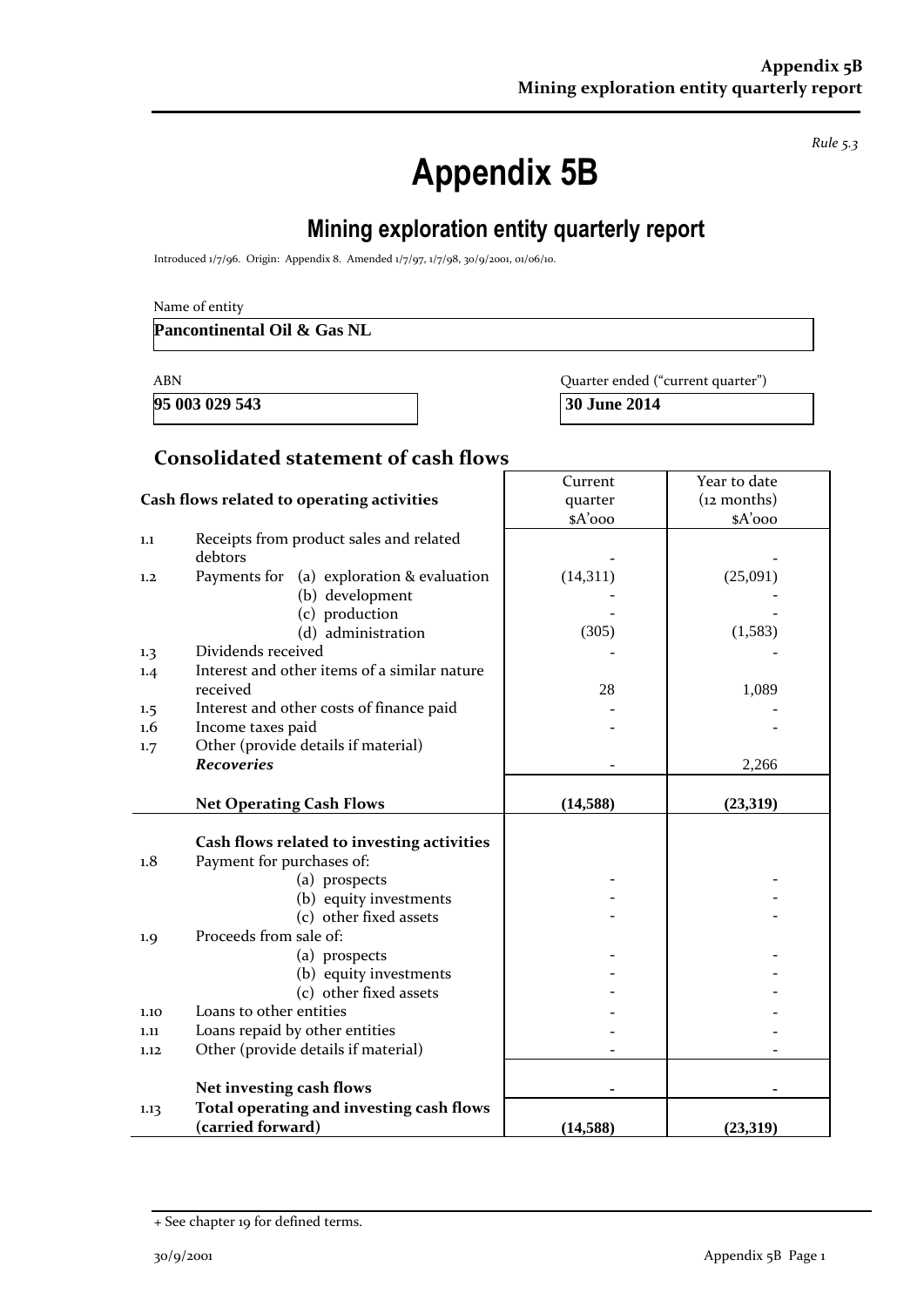| 1.13 | Total operating and investing cash flows      |           |          |
|------|-----------------------------------------------|-----------|----------|
|      | (brought forward)                             | (14, 588) | (23,319) |
|      |                                               |           |          |
|      | Cash flows related to financing activities    |           |          |
| 1.14 | Proceeds from issues of shares, options, etc. |           |          |
| 1.15 | Proceeds from sale of forfeited shares        |           |          |
| 1.16 | Proceeds from borrowings                      |           |          |
| 1.17 | Repayment of borrowings                       |           |          |
| 1.18 | Dividends paid                                |           |          |
| 1.19 | Other (provide details if material)           |           |          |
|      | Net financing cash flows                      |           |          |
|      | Net increase (decrease) in cash held          | (14, 588) | (23,319) |
| 1.20 | Cash at beginning of quarter/year to date     | 24,300    | 33,822   |
| 1.21 | Exchange rate adjustments to item 1.20        | (47)      | (838)    |
| 1.22 | Cash at end of quarter                        | 9,665     | 9,665    |

**Payments to directors of the entity and associates of the directors Payments to related entities of the entity and associates of the related entities**

|      |                                                                  | Current |
|------|------------------------------------------------------------------|---------|
|      |                                                                  | quarter |
|      |                                                                  | \$A'ooo |
|      |                                                                  |         |
| 1.23 | Aggregate amount of payments to the parties included in item 1.2 | 380     |
|      |                                                                  |         |
| 1.24 | Aggregate amount of loans to the parties included in item 1.10   | Nil     |
|      |                                                                  |         |

#### 1.25 Explanation necessary for an understanding of the transactions

|                                             | Payments to directors and companies associated with directors as per 1.23 above: |
|---------------------------------------------|----------------------------------------------------------------------------------|
| Technical consulting fees                   | 250                                                                              |
| Directors' fees                             | 28                                                                               |
| Administration, accounting $\&$ secretarial | 102                                                                              |

### **Non-cash financing and investing activities**

2.1 Details of financing and investing transactions which have had a material effect on consolidated assets and liabilities but did not involve cash flows

N/A

2.2 Details of outlays made by other entities to establish or increase their share in projects in which the reporting entity has an interest

N/A

<sup>+</sup> See chapter 19 for defined terms.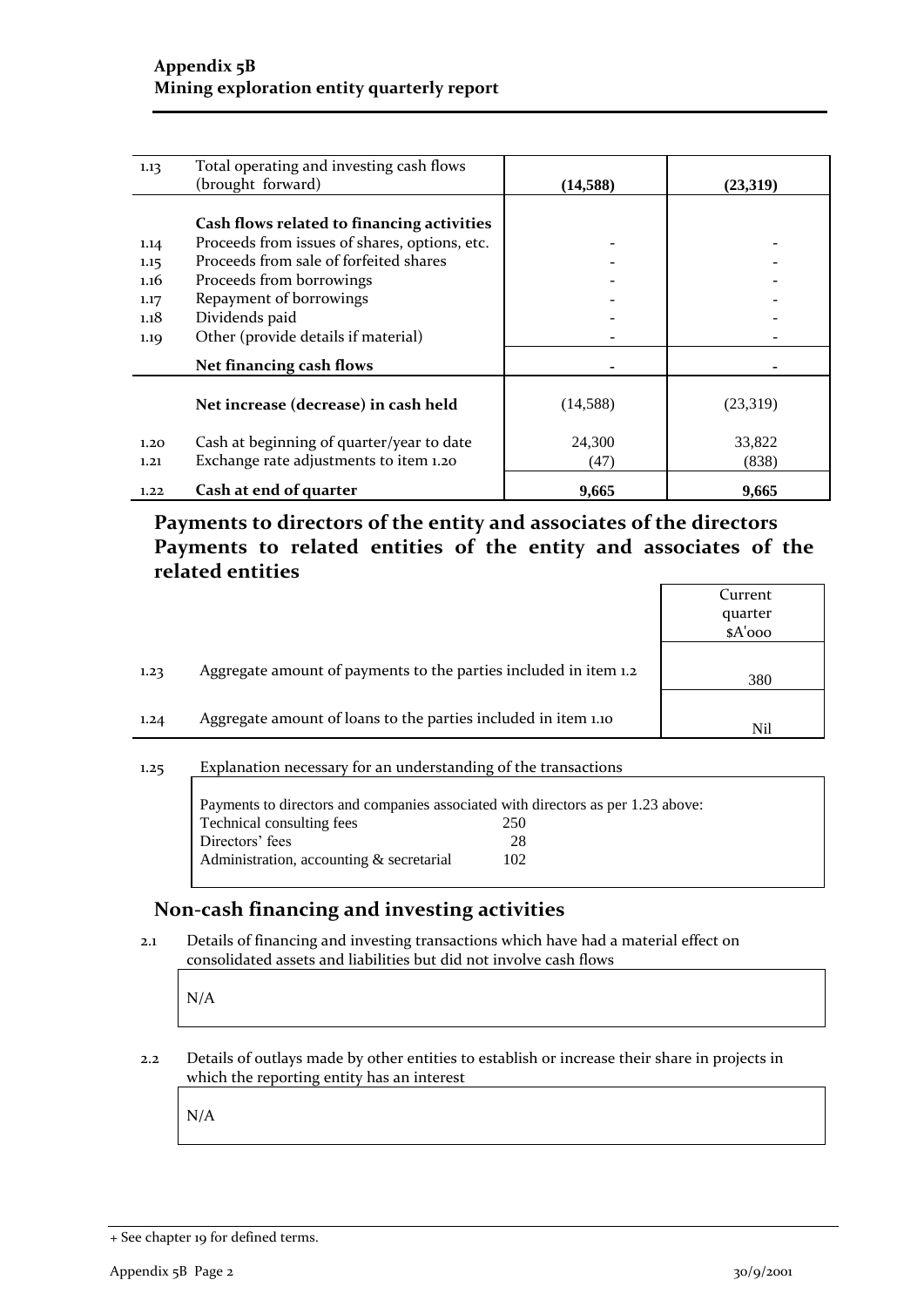## **Financing facilities available**

*Add notes as necessary for an understanding of the position.*

|     |                             | Amount available<br>$A'$ 000 | Amount used<br>$A'$ 000 |
|-----|-----------------------------|------------------------------|-------------------------|
| 3.1 | Loan facilities             | Nil                          | Nil                     |
| 3.2 | Credit standby arrangements | Nil                          | Nil                     |

## **Estimated cash outflows for next quarter**

|     |                            | $A'$ 000 |
|-----|----------------------------|----------|
|     |                            |          |
| 4.1 | Exploration and evaluation | 3,618    |
|     |                            |          |
| 4.2 | Development                |          |
|     |                            |          |
| 4.3 | Production                 |          |
|     |                            |          |
| 4.4 | Administration             | 477      |
|     |                            |          |
|     | <b>Total</b>               | 4,095    |

## **Reconciliation of cash**

| Reconciliation of cash at the end of the quarter (as | Current  | Previous |
|------------------------------------------------------|----------|----------|
| shown in the consolidated statement of cash flows)   | quarter  | quarter  |
| to the related items in the accounts is as follows.  | $A'$ 000 | $A'$ ooo |
|                                                      |          |          |
| Cash on hand and at bank<br>5.1                      | 228      | 140      |
|                                                      |          |          |
| Deposits at call<br>5.2                              | 8.555    | 23,278   |
|                                                      |          |          |
| Bank overdraft<br>5.3                                |          |          |
|                                                      |          |          |
| Other - Security deposits<br>5.4                     | 882      | 882      |
|                                                      |          |          |
| Total: cash at end of quarter (item 1.22)            | 9.665    | 24.300   |

### **Changes in interests in mining tenements**

|     |                                                                     | Tenement<br>reference | Nature of interest<br>(note (2))                                                            | Interest at<br>beginning<br>of quarter | Interest at<br>end of<br>quarter |
|-----|---------------------------------------------------------------------|-----------------------|---------------------------------------------------------------------------------------------|----------------------------------------|----------------------------------|
| 6.1 | Interests in mining<br>tenements relinquished,<br>reduced or lapsed |                       |                                                                                             |                                        |                                  |
| 6.2 | Interests in mining<br>tenements acquired or<br>increased           | Kenya<br>L10B         | Interest in Kenya Block<br>L10B increased due to the<br>withdrawal of PTTEP and<br>Premier. | 15%                                    | 25%                              |

<sup>+</sup> See chapter 19 for defined terms.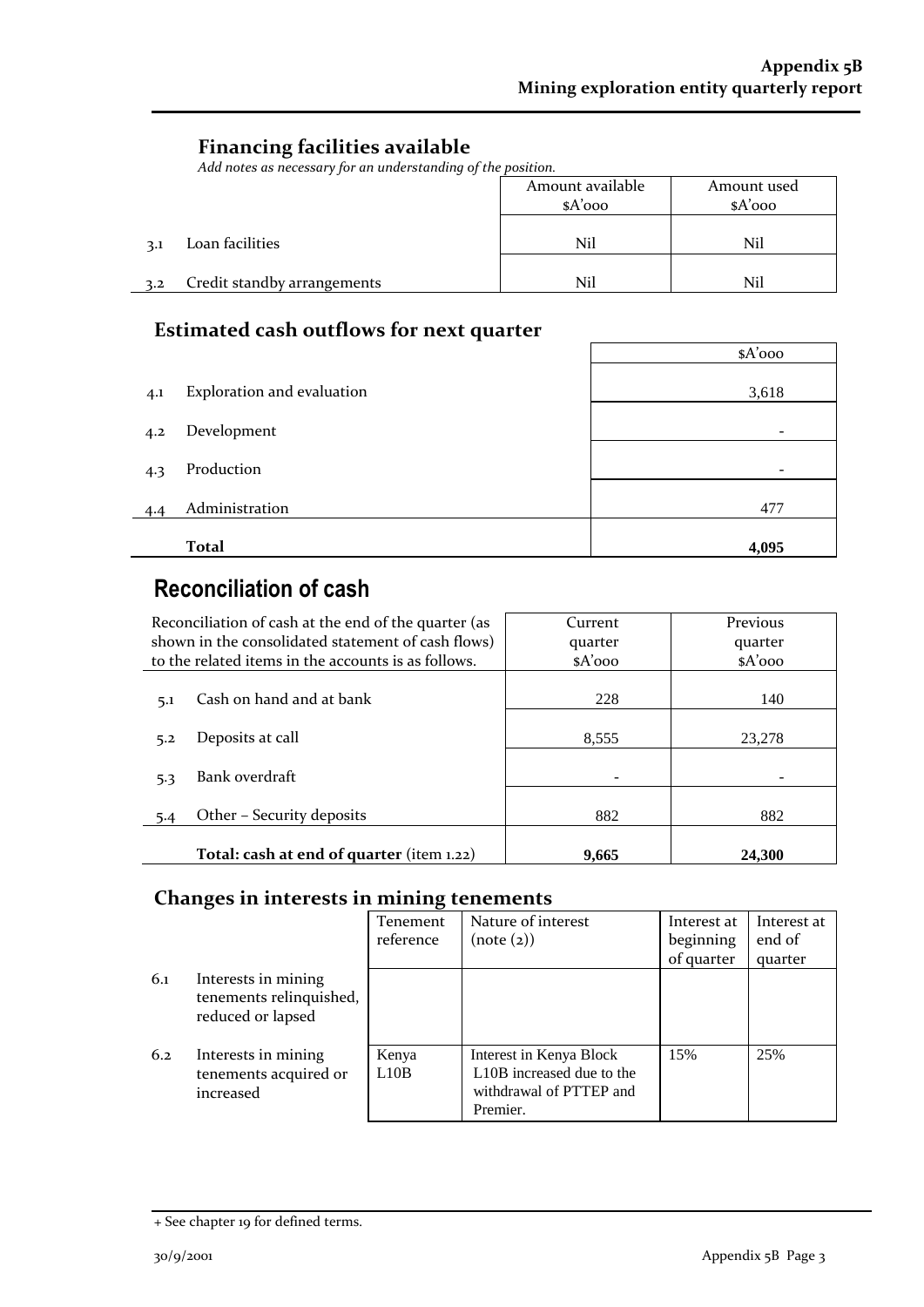## **Issued and quoted securities at end of current quarter**

*Description includes rate of interest and any redemption or conversion rights together with prices and dates.*

|      |                                     | Total number      | Number quoted | Issue price<br>per security | Amount paid up<br>per security (see |
|------|-------------------------------------|-------------------|---------------|-----------------------------|-------------------------------------|
|      |                                     |                   |               | (see note 3)<br>(cents)     | $note$ 3) (cents)                   |
| 7.1  | Preference                          |                   |               |                             |                                     |
|      | <sup>+</sup> securities             |                   |               |                             |                                     |
|      | (description)                       |                   |               |                             |                                     |
| 7.2  | Changes during<br>quarter           |                   |               |                             |                                     |
|      | (a) Increases                       |                   |               |                             |                                     |
|      | through issues                      |                   |               |                             |                                     |
|      | (b) Decreases                       |                   |               |                             |                                     |
|      | through returns of                  |                   |               |                             |                                     |
|      | capital, buy-backs,                 |                   |               |                             |                                     |
|      | redemptions                         |                   |               |                             |                                     |
| 7.3  | +Ordinary                           | 1,150,994,096     | 1,150,994,096 |                             |                                     |
|      | securities                          |                   |               |                             |                                     |
| 7.4  | Changes during                      |                   |               |                             |                                     |
|      | quarter                             |                   |               |                             |                                     |
|      | (a) Increases                       |                   |               |                             |                                     |
|      | through issues                      |                   |               |                             |                                     |
|      | (b) Decreases<br>through returns of |                   |               |                             |                                     |
|      | capital, buy-backs                  |                   |               |                             |                                     |
| 7.5  | <sup>+</sup> Convertible            |                   |               |                             |                                     |
|      | debt securities                     |                   |               |                             |                                     |
|      | (description)                       |                   |               |                             |                                     |
| 7.6  | Changes during                      |                   |               |                             |                                     |
|      | quarter                             |                   |               |                             |                                     |
|      | (a) Increases                       |                   |               |                             |                                     |
|      | through issues                      |                   |               |                             |                                     |
|      | (b) Decreases<br>through securities |                   |               |                             |                                     |
|      | matured,                            |                   |               |                             |                                     |
|      | converted                           |                   |               |                             |                                     |
| 7.7  | Options                             | Number of Options | ASX Code      | <i>Exercise price</i>       | Expiry date                         |
|      | (description and                    | 2,250,000         | <b>PCLAI</b>  | \$0.1275                    | 28 November 2014                    |
|      | conversion factor)                  | 2,750,000         | <b>PCLAK</b>  | \$0.1230                    | 29 November 2016                    |
| 7.8  | Issued during                       |                   |               |                             |                                     |
|      | quarter                             |                   |               |                             |                                     |
| 7.9  | <b>Exercised during</b>             |                   |               |                             |                                     |
|      | quarter                             |                   |               |                             |                                     |
| 7.10 | <b>Expired during</b><br>quarter    |                   |               |                             |                                     |
| 7.11 | <b>Debentures</b>                   |                   |               |                             |                                     |
|      | (totals only)                       |                   |               |                             |                                     |
| 7.12 | <b>Unsecured notes</b>              |                   |               |                             |                                     |
|      | (totals only)                       |                   |               |                             |                                     |
|      |                                     |                   |               |                             |                                     |

<sup>+</sup> See chapter 19 for defined terms.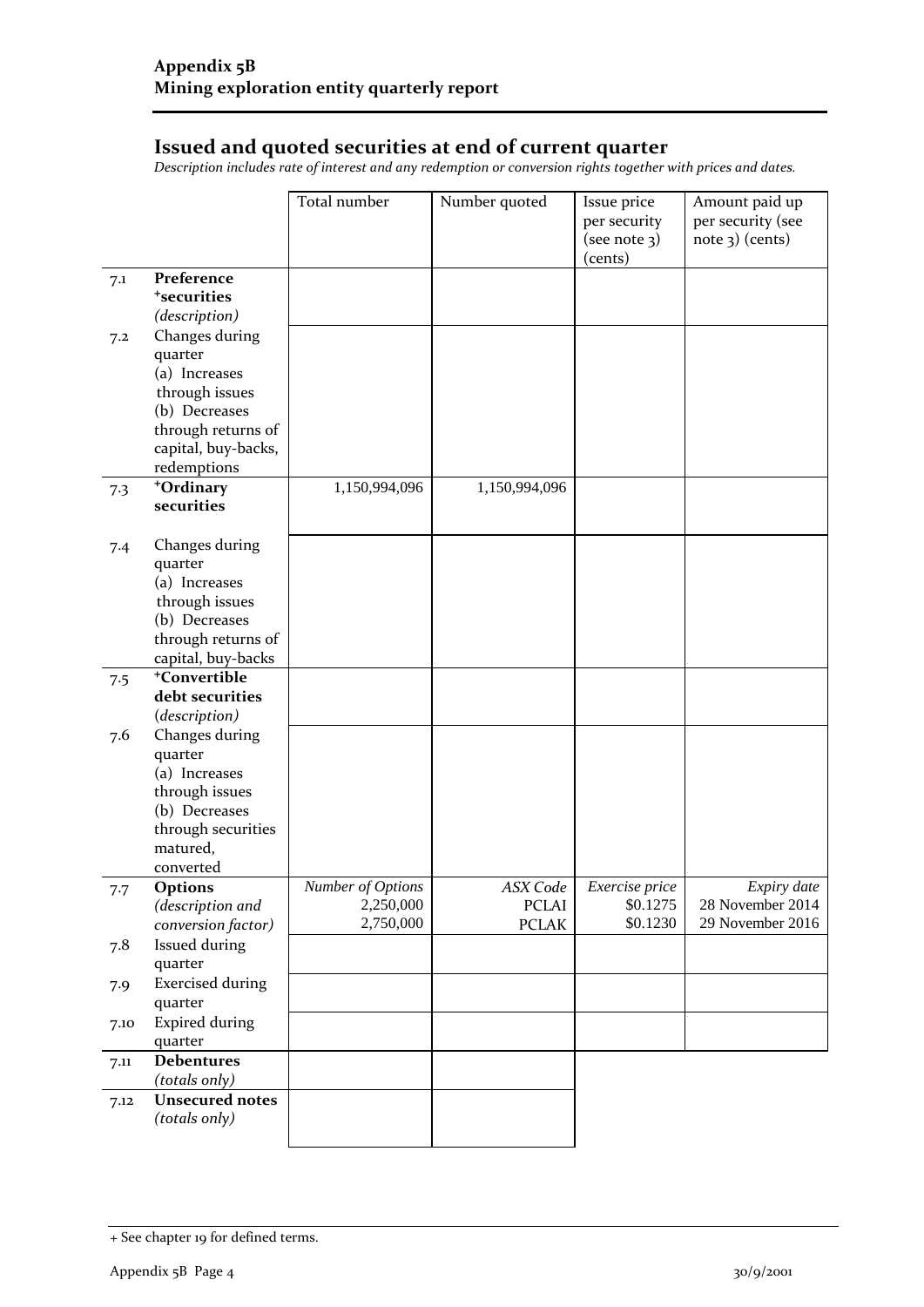## **Compliance statement**

- 1 This statement has been prepared under accounting policies which comply with accounting standards as defined in the Corporations Act or other standards acceptable to ASX (see note 4).
- 2 This statement does give a true and fair view of the matters disclosed.

Sign here: ............................................................ Date: ............................

(Director)

30 July 2014

Ernest Anthony Myers

Print name: .........................................................

## **Notes**

- 1 The quarterly report provides a basis for informing the market how the entity's activities have been financed for the past quarter and the effect on its cash position. An entity wanting to disclose additional information is encouraged to do so, in a note or notes attached to this report.
- 2 The "Nature of interest" (items 6.1 and 6.2) includes options in respect of interests in mining tenements acquired, exercised or lapsed during the reporting period. If the entity is involved in a joint venture agreement and there are conditions precedent which will change its percentage interest in a mining tenement, it should disclose the change of percentage interest and conditions precedent in the list required for items 6.1 and 6.2.
- 3 **Issued and quoted securities** The issue price and amount paid up is not required in items 7.1 and 7.3 for fully paid securities*.*
- 4 The definitions in, and provisions of, *AASB 1022: Accounting for Extractive Industries*  and *AASB 1026: Statement of Cash Flows* apply to this report.
- 5 **Accounting Standards** ASX will accept, for example, the use of International Accounting Standards for foreign entities. If the standards used do not address a topic, the Australian standard on that topic (if any) must be complied with.

== == == == ==

<sup>+</sup> See chapter 19 for defined terms.